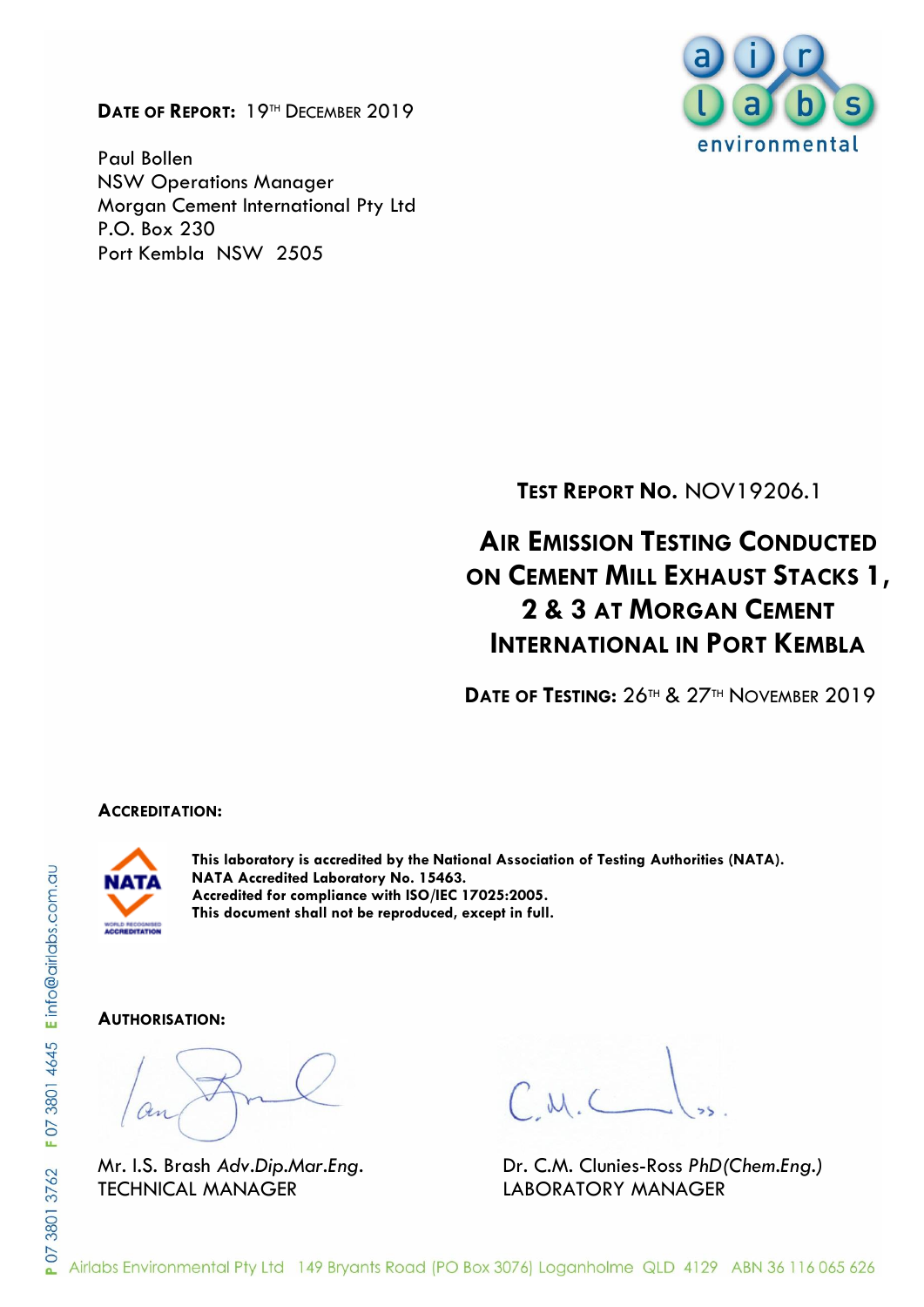## TABLE OF CONTENTS

|                                                                     | Page |
|---------------------------------------------------------------------|------|
|                                                                     |      |
|                                                                     |      |
|                                                                     |      |
| SUITABILITY OF SAMPLING PLANE <b>[19] THE READER ASSESSED</b> 5 - 7 |      |
|                                                                     |      |
| RESULTS 2 - 13                                                      |      |

#### *List of Tables*

|                                                                                                    | 3               |
|----------------------------------------------------------------------------------------------------|-----------------|
| Table 2: Summary of Test Methods                                                                   | 3               |
|                                                                                                    |                 |
|                                                                                                    |                 |
|                                                                                                    |                 |
| Table 6: Sampling Plane Details for the Cement Mill 3 Exhaust Duct                                 | $\sim$ 6        |
| Table 7: Sampling Conditions for the Cement Mill 1 Exhaust Duct on 27 <sup>th</sup> November 20198 |                 |
|                                                                                                    |                 |
|                                                                                                    |                 |
| <b>Table 10:</b> Cement Mill 1 Concentration of Type 2 Substances and their Compounds              | $\overline{9}$  |
| Table 11: Sampling Conditions for the Cement Mill 2 Exhaust Duct on 26th November 201910           |                 |
| Table 12: Test Results for the Cement Mill 2 Exhaust Duct on 26th November 2019                    | 10              |
| <b>Table 13:</b> Cement Mill 2 Concentration of Type 1 Substances and their Compounds11            |                 |
| <b>Table 14:</b> Cement Mill 2 Concentration of Type 2 Substances and their Compounds              | $\overline{11}$ |
| Table 15: Sampling Conditions for the Cement Mill 3 Exhaust Duct on 26th November 201912           |                 |
| Table 16: Test Results for the Cement Mill 3 Exhaust Duct on 26 <sup>th</sup> November 2019        |                 |
| Table 17: Cement Mill 3 Concentration of Type 1 Substances and their Compounds13                   |                 |
| Table 18: Cement Mill 3 Concentration of Type 2 Substances and their Compounds13                   |                 |
|                                                                                                    |                 |

#### *List of Figures*

| Figure 1: Cement Mill 1 Exhaust Duct |  |
|--------------------------------------|--|
| Figure 2: Cement Mill 2 Exhaust Duct |  |
| Figure 3: Cement Mill 3 Exhaust Duct |  |

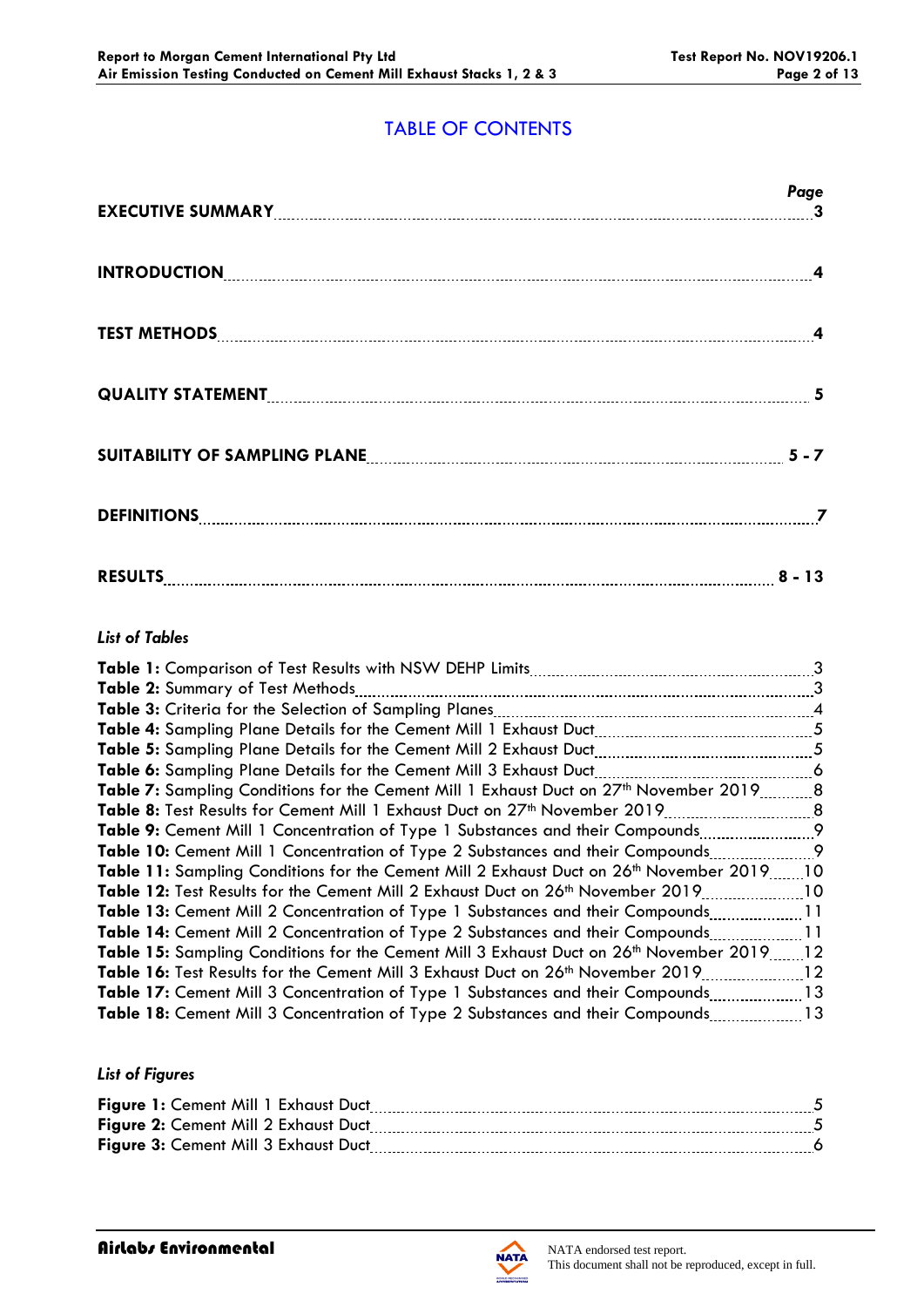#### EXECUTIVE SUMMARY

AirLabs Environmental Pty Ltd was commissioned by Morgan Cement International Pty Ltd to monitor stack emissions from Mills 1, 2 & 3 Exhaust Stacks. All sampling was conducted by Airlabs Environmental on the 26<sup>th</sup> & 27<sup>th</sup> November 2019.

Analysis was undertaken by Airlabs Environmental and the National Measurement Institute (NMI) in accordance with our terms of NATA accreditation. Unless otherwise indicated, the methods cited in this report have been performed without deviation.

The following results comparison table shows that the concentrations of all analytes were below the limits set by the NSW DEHP (refer to Licence No. -12643, issued on 06<sup>th</sup> September 2016).

| <b>Release Point</b> | <b>Parameter</b>            | <b>Concentration</b><br>(mg/m <sup>3</sup> ) | <b>NSWEPA</b><br><b>Concentration</b><br>Limit<br>(mg/m <sup>3</sup> ) |
|----------------------|-----------------------------|----------------------------------------------|------------------------------------------------------------------------|
| Mill 1               | Total solid particles (TSP) | 2.2                                          | 20                                                                     |
|                      | Type 1 & 2 Substances       | 0.0065                                       | 1.0                                                                    |
| Mill 2               | Total solid particles (TSP) | 1.7                                          | 20                                                                     |
|                      | Type 1 & 2 Substances       | 0.0051                                       | 1.0                                                                    |
| Mill 3               | Total solid particles (TSP) | 1.4                                          | 20                                                                     |
|                      | Type 1 & 2 Substances       | 0.0043                                       | 1.0                                                                    |

**Table 1:** Comparison of Test Results with NSW DEHP Limits

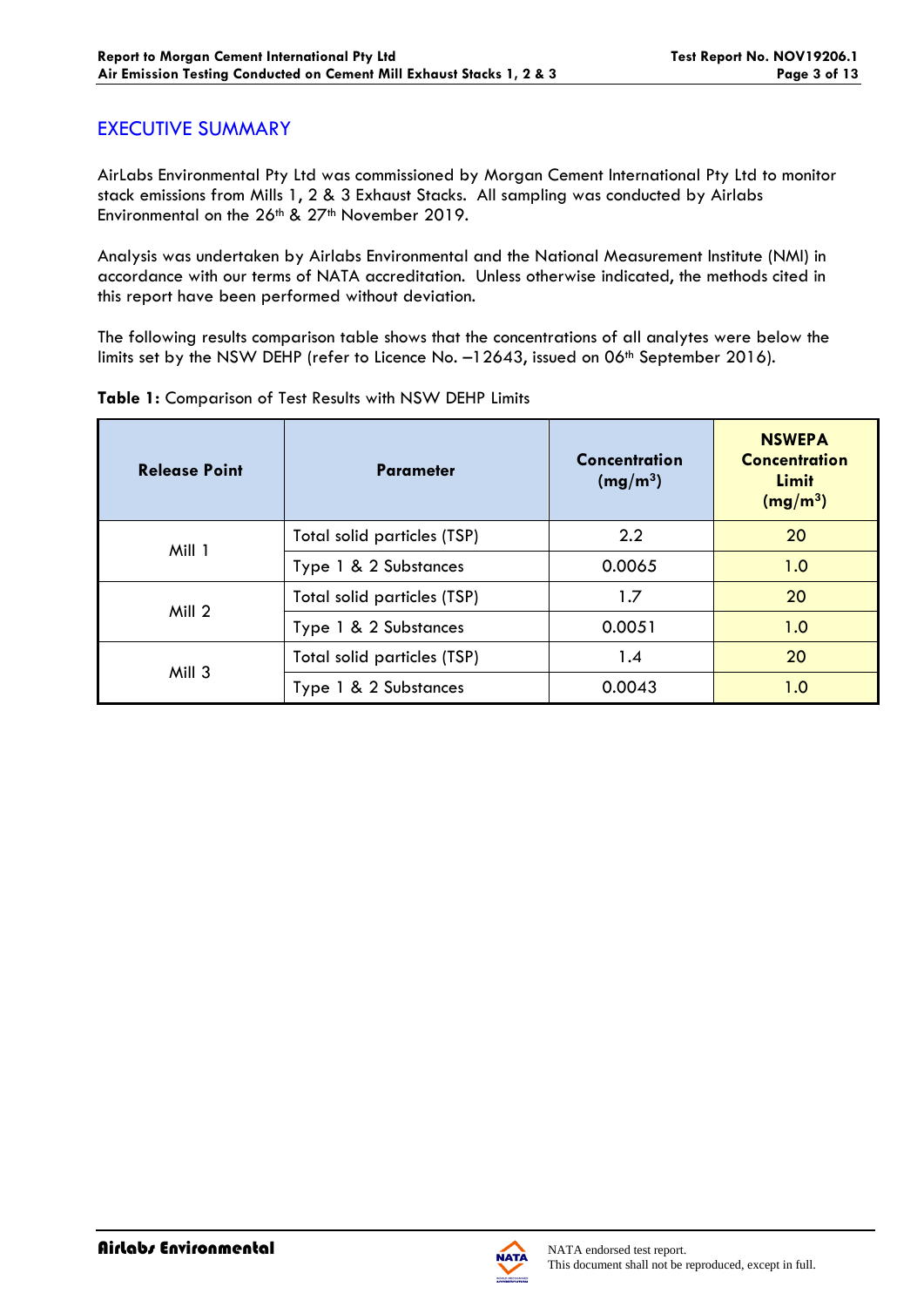## **INTRODUCTION**

Airlabs Environmental Pty Ltd was commissioned by Morgan Cement International Pty Ltd to conduct air emissions monitoring of the exhaust ducts leaving Cement Mills 1, 2 and 3 for the following parameters:

- Gas velocity and volume flow rate
- **Temperature**
- Concentration of water vapour (moisture content)
- Concentration of oxygen and carbon dioxide
- Dry molecular weight & density of gases
- Concentration and mass emission rate of:
	- total solid particles
		- type 1 & 2 substances.

All sampling was conducted on 26<sup>th</sup> & 27<sup>th</sup> November 2019.

# TEST METHODS

All sampling was undertaken by Airlabs Environmental. Airlabs Environmental is NATA accredited for all sampling undertaken for this project (NATA Accredited Laboratory No. 15463). Analysis was undertaken by Airlabs Environmental in accordance with our terms of accreditation. Specific details of the test methods used are available upon request.

|                                 | <b>Test Method</b>         | <b>Method</b><br><b>Detection</b><br>Limit | <b>Estimated</b><br><b>Measurement</b><br><b>Uncertainty</b> | <b>NATA Accredited</b> |                 |
|---------------------------------|----------------------------|--------------------------------------------|--------------------------------------------------------------|------------------------|-----------------|
| <b>Test Parameter</b>           |                            |                                            |                                                              | <b>Sampling</b>        | <b>Analysis</b> |
| Sample plane criteria           | NSWEPA TM-1                | NA.                                        | NA.                                                          |                        | NA.             |
| Gas velocity                    | NSWEPA TM-2                | $3 \text{ m/s}$                            | ±10%                                                         | $\checkmark$           | NA.             |
| Temperature                     | NSWEPA TM-2                | $273K (0^{\circ}C)$                        | $\pm$ 1%                                                     | $\checkmark$           | NA.             |
| Moisture content                | NSWEPA TM-22               | $0.2\%$ v/v                                | $\pm$ 5%                                                     | $\checkmark$           |                 |
| Oxygen & carbon dioxide         | NSWEPA TM-24 &<br>$TM-25$  | $0.1\%$ v/v                                | $\pm 2\%$                                                    | $\checkmark$           | $\checkmark$    |
| <b>Total solid particulates</b> | NSWEPA TM-15               | 0.5 mg/m <sup>3</sup>                      | ±15%                                                         | $\checkmark$           | $\checkmark$    |
| Type 1 & 2 Substances           | NSW EPA TM-<br>12, 13 & 14 | $0.05$ mg/m3                               | $\pm$ 17%                                                    | √                      |                 |

**Table 2:** Summary of Test Methods

**1**. Type 1 & 2 Substances analyses were performed by NMI, with results included in their Report No. RN1256564.

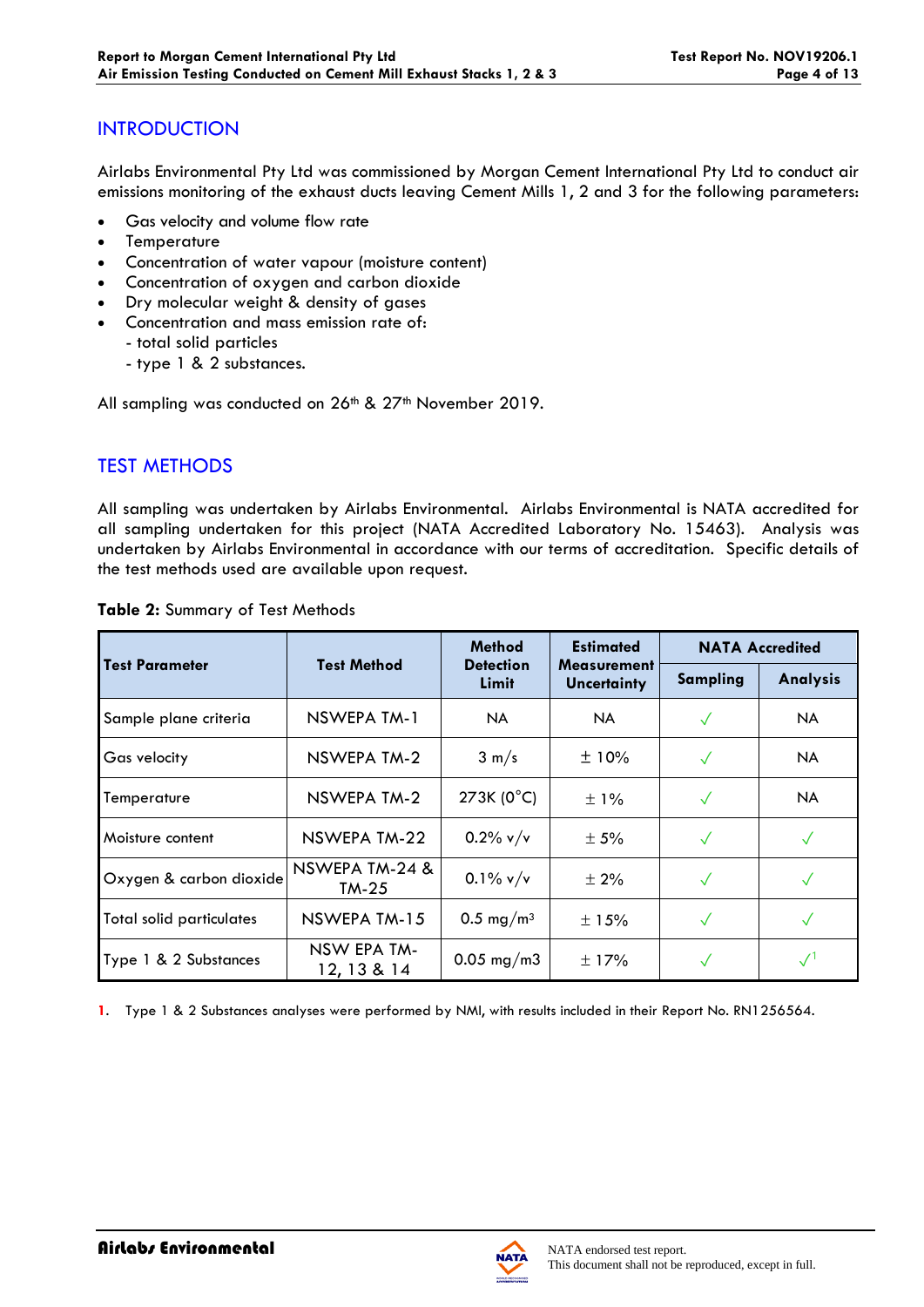#### QUALITY STATEMENT

AirLabs Environmental is committed to providing the highest quality data to all our clients, as reflected in our ISO 17025 (NATA) accreditation. This requires strict adherence to and continuous improvement of all our processes and test work. Our goal is to exceed the QA/QC requirements as set by our clients and appropriate governmental entities and to ensure that all data generated is scientifically valid and defensible.

Airlabs Environmental is NATA accredited for all sampling undertaken for this project. Analysis was undertaken by the Airlabs Environmental in accordance with our terms of accreditation.

## SUITABILITY OF SAMPLING PLANE

The criteria for sampling planes as specified in AS4323.1-1995 'Stationary Source Emissions, Method 1: Selection of Sampling Provisions' states that, in the absence of cyclonic flow activity, ideal sampling plane conditions are found to exist at the positions given in Table 3 below:

| <b>Type of flow disturbance</b>                          | Minimum distance upstream<br>from disturbance, diameters<br>(D) | Minimum distance<br>downstream from<br>disturbance, diameters<br>(D) |
|----------------------------------------------------------|-----------------------------------------------------------------|----------------------------------------------------------------------|
| Bend, connection, junction,<br>direction change          | >2D                                                             | >6D                                                                  |
| Louvre, butterfly damper<br>(partially closed or closed) | >3D                                                             | >6D                                                                  |
| Axial fan                                                | >3D                                                             | >8D (see Note)                                                       |
| Centrifugal fan                                          | >3D                                                             | >6D                                                                  |

#### **Table 3:** Criteria for the Selection of Sampling Planes

**NOTE:** The plane should be selected as far as practicable from a fan. Flow straighteners may be required to ensure the position chosen meets the check criteria listed in Items (a) to (f) below.

Section 4.1 of AS 4323.1-1995 (Ideal Sampling Positions) states that the location of the sampling plane shall be such that it meets the following criteria:

- (a) The gas flow is basically in the same direction at all points along each sampling traverse.
- (b) The gas velocity at all sampling points is greater than  $3 \text{ m/s}$ .
- (c) The gas flow profile at the sampling plane shall be steady, evenly distributed and not have a cyclonic component which exceeds an angle of 15° to the duct axis, when measured near the periphery of a circular sampling plane.
- (d) The temperature difference between adjacent points of the survey along each sampling traverse is less than 10% of the absolute temperature, and the temperature at any point differs by less than 10% from the mean.
- (e) The ratio of the highest to lowest pitot pressure difference shall not exceed 9:1 and the ratio of highest to lowest gas velocities shall not exceed 3:1. For isokinetic testing with the use of impingers, the gas velocity ratio across the sampling plane should not exceed 1.6:1.
- (f) The gas temperature at the sampling plane should preferably be above the dewpoint.

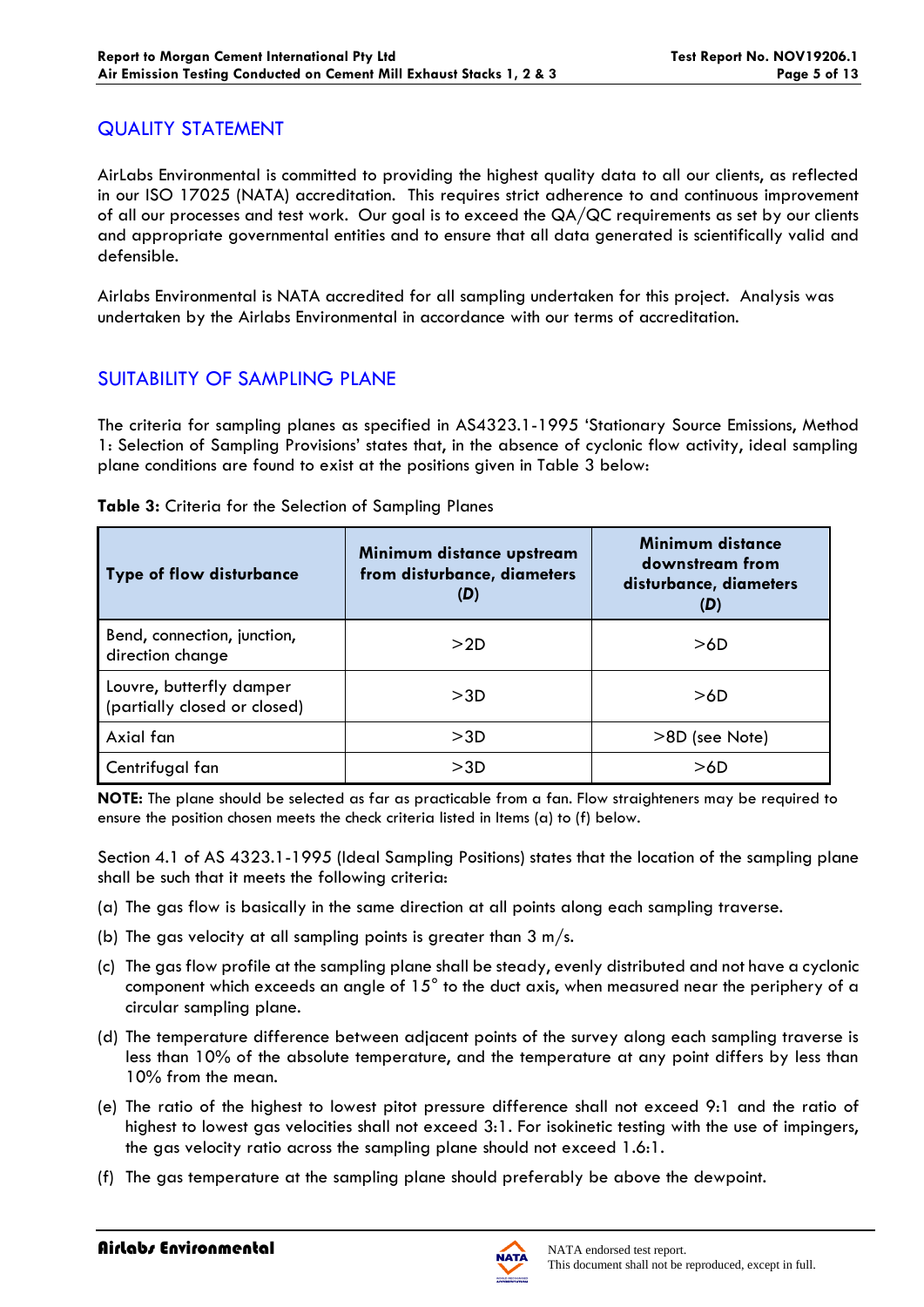#### SUITABILITY OF SAMPLING PLANE Continued

When the criteria in Table 3 cannot be met, a greater number of sampling points is used in order to retain as much accuracy as is practicable, as outlined in Section 4.2 of AS 4323.1-1995 (Non-Ideal Sampling Positions). The sampling plane details and required number of sampling points for Cement Mills 1, 2 and 3 are given in Tables 4, 5 and 6 below:

**Table 4:** Sampling Plane Details for the Cement Mill 1 Exhaust Duct **Figure 1:** Cement Mill 1 Exhaust Duct

| Parameter                                     |                          |
|-----------------------------------------------|--------------------------|
| Stack Shape                                   | Circular                 |
| Actual Stack Internal Diameter (m)            | 0.850                    |
| Direction of Air Flow                         | Vertical                 |
| Type of Disturbance, Upstream                 | Bend                     |
| <b>Distance from Upstream Disturbance</b>     | 4 D (< 6D)               |
| Type of Disturbance, Downstream               | <b>Butterfly damper</b>  |
| Distance to Downstream Disturbance            | 1 D (< 3 D)              |
| Compliance with AS 4323.1, Ideal Conditions   | No                       |
| Standard No. of Sampling Points per Traverse  | 6                        |
| <b>Number of Traverses</b>                    | $\mathfrak{p}$           |
| <b>Correction Factor</b>                      | 1.265                    |
| Corrected No. of Sampling Points per Traverse | 8                        |
| Total No. of Sampling Points                  | 16                       |
| Stratified                                    | No                       |
| Cyclonic                                      | No ( $\leq 15^{\circ}$ ) |
| <b>Velocity Difference</b>                    | 1.2:1 $(< 1.6:1)$        |
| Absolute Temperature Difference (K)           | < 10%                    |
| Minimum Velocity at any Sample Point (m/s)    | > 3                      |

**Table 5:** Sampling Plane Details for the Cement Mill 2 Exhaust Duct **Figure 2:** Cement Mill 2 Exhaust Duct

| <b>Parameter</b>                              |                         |
|-----------------------------------------------|-------------------------|
| <b>Stack Shape</b>                            | Circular                |
| Actual Stack Internal Diameter (m)            | 0.850                   |
| Direction of Air Flow                         | Vertical                |
| Type of Disturbance, Upstream                 | Bend                    |
| <b>Distance from Upstream Disturbance</b>     | 4 D (< 6D)              |
| Type of Disturbance, Downstream               | <b>Butterfly damper</b> |
| Distance to Downstream Disturbance            | 1 D (< 3 D)             |
| Compliance with AS 4323.1, Ideal Conditions   | No.                     |
| Standard No. of Sampling Points per Traverse  | 6                       |
| <b>Number of Traverses</b>                    | $\mathfrak{D}$          |
| <b>Correction Factor</b>                      | 1.265                   |
| Corrected No. of Sampling Points per Traverse | 8                       |
| <b>Total No. of Sampling Points</b>           | 16                      |
| <b>Stratified</b>                             | No                      |
| Cyclonic                                      | No $(< 15^{\circ})$     |
| <b>Velocity Difference</b>                    | 1.3:1 $($ 1.6:1)        |
| Absolute Temperature Difference (K)           | < 10%                   |
| Minimum Velocity at any Sample Point (m/s)    | $>$ 3                   |



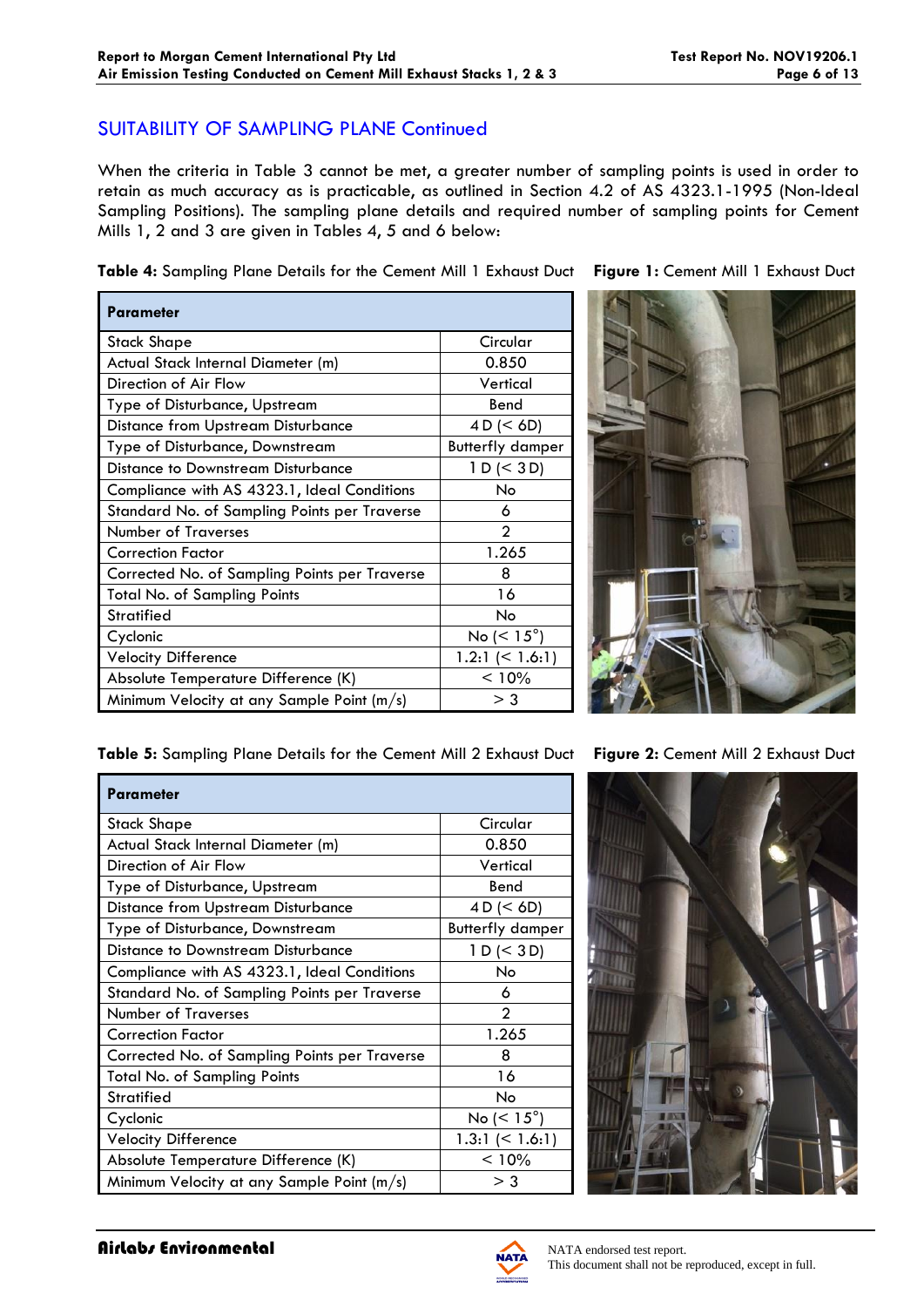## SUITABILITY OF SAMPLING PLANE Continued

**Table 6:** Sampling Plane Details for the Cement Mill 3 Exhaust Duct **Figure 3:** Cement Mill 3 Exhaust Duct

| <b>Parameter</b>                              |                       |
|-----------------------------------------------|-----------------------|
| Stack Shape                                   | Rectangular           |
| Actual Duct Internal Diameter (m)             | $1.77 * 0.800$        |
| Direction of Discharge to Air                 | Horizontal            |
| Type of Disturbance, Upstream                 | Centrifugal Fan       |
| <b>Distance from Upstream Disturbance</b>     | 3.4 D (< 6 D)         |
| Type of Disturbance, Downstream               | Duct Exit             |
| Distance to Downstream Disturbance            | 4.9 D ( $>$ 2 D)      |
| Compliance with AS 4323.1, Ideal Conditions   | No                    |
| Standard No. of Sampling Points per Traverse  | 2                     |
| <b>Number of Traverses</b>                    | 3                     |
| <b>Correction Factor</b>                      | 1.15                  |
| Corrected No. of Sampling Points per Traverse | 3                     |
| <b>Total No. of Sampling Points</b>           | 9                     |
| <b>Stratified</b>                             | <b>No</b>             |
| Cyclonic                                      | No ( $< 15^{\circ}$ ) |
| <b>Velocity Difference</b>                    | $1.1:1 \leq 1.6:1$    |
| Absolute Temperature Difference (K)           | < 10%                 |
| Minimum Velocity at any Sample Point (m/s)    | $>$ 3                 |



# **DEFINITIONS**

| 'NSWEPA'            | New South Wales Environment Protection Authority.                                   |
|---------------------|-------------------------------------------------------------------------------------|
| 'USEPA'             | United States Environmental Protection Agency.                                      |
| 'NA'                | Not applicable.                                                                     |
| 'Am <sup>3</sup> '  | Actual gas volume at stack conditions.                                              |
| 'STP'               | Standard temperature and pressure (0°C and 101.3 kPa).                              |
| $\frac{10}{6}$ v/v' | Percent, volumetric basis.                                                          |
| 'm <sup>3</sup>     | Normalised gas volume in dry cubic metres at STP.                                   |
| 'mg/m <sup>3'</sup> | Milligrams (10 <sup>-3</sup> grams) of substance per dry cubic meter of gas at STP. |
| 'g/sec'             | Grams of substance discharged per second.                                           |
|                     |                                                                                     |

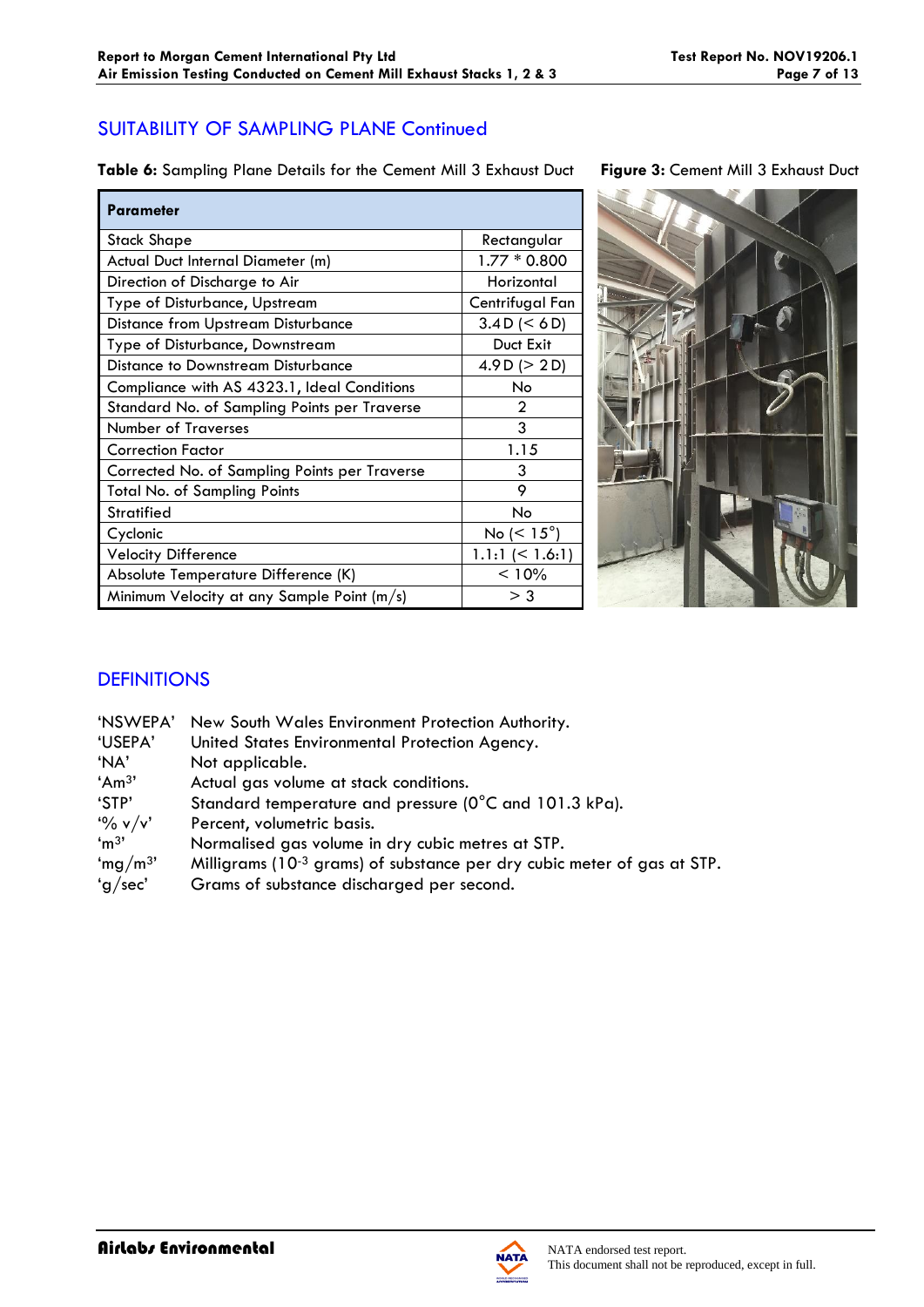## RESULTS

| Company                  | Morgan Cement International Pty Ltd         |
|--------------------------|---------------------------------------------|
| <b>Site</b>              | Foreshore Rd, Port Kembla                   |
| <b>Date of Test</b>      | 27 <sup>th</sup> November 2019              |
| <b>Source Tested</b>     | Cement Mill 1 Exhaust Duct - EPA ID No.4    |
| <b>Sampling Period</b>   | $10:18 - 11:18$                             |
| <b>Testing Officers</b>  | 1 Brash                                     |
| <b>Sampling Position</b> | Two 110 mm flanges in a circular metal duct |

Table 7: Sampling Conditions for the Cement Mill 1 Exhaust Duct on 27<sup>th</sup> November 2019

| <b>Sampling Conditions</b>                                          |                |
|---------------------------------------------------------------------|----------------|
| Duct dimensions at sampling plane (m)                               | 0.850          |
| Average gas temperature (K)                                         | 336 (63 $°C$ ) |
| Average gas velocity $(m/s)$                                        | 16.2           |
| Actual gas flow rate $(Am3/sec)$                                    | 9.21           |
| Average moisture content $(\%v/v)$                                  | 0.28           |
| Barometric pressure (mB)                                            | 1014.9         |
| Static pressure (mB)                                                | $-24.5$        |
| Stack pressure (mB)                                                 | 990.4          |
| Average gas flow rate at STP, $\frac{dy}{dx}$ (m <sup>3</sup> /sec) | 7.46           |
| Average oxygen concentration $(\%v/v)$                              | 20.9           |
| Average carbon dioxide concentration ( $\frac{9}{9}$ v/v)           | 0.10           |
| Dry gas density of stack gas ( $\text{kg}/\text{m}^3$ )             | 1.287          |
| Dry molecular weight of stack gas $(g/g$ mole)                      | 28.85          |
| Wet molecular weight of stack gas $(g/g \text{ mole})$              | 28.82          |

#### Table 8: Test Results for Cement Mill 1 Exhaust Duct on 27<sup>th</sup> November 2019

| I Parameter                        | Concentration<br>(mg/m <sup>3</sup> ) | <b>NSWEPA Limit</b><br>(mg/m <sup>3</sup> ) | <b>Emission Rate</b><br>(g/sec) |
|------------------------------------|---------------------------------------|---------------------------------------------|---------------------------------|
| Total solid particles (TSP)        | 2.2                                   | 20                                          | 0.016                           |
| Type 1 & 2 substances <sup>a</sup> | 0.0065                                | 1.0                                         | 0.000049                        |



**a** Type 1 & 2 substances include As, Be, Cd, Cr, Co, Hg, Mn, Ni, Pb, Sb, Se, Sn, V & their compounds (refer to Table 9 & 10).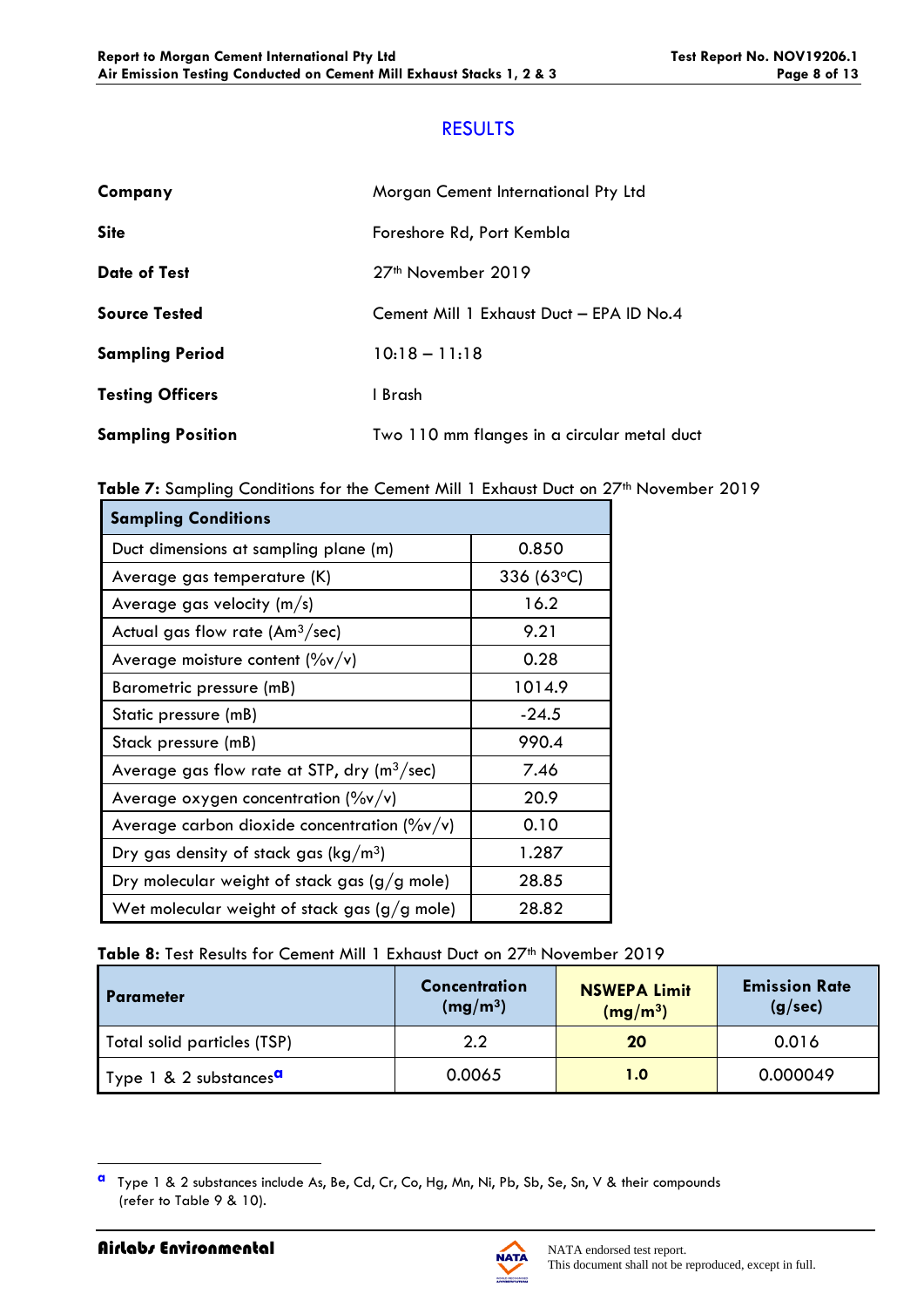#### RESULTS – Continued

| <b>Metal/Metal Compound</b>               | Concentration<br>(mg/Nm <sup>3</sup> ) | <b>Emission Rate</b><br>(g/sec) |
|-------------------------------------------|----------------------------------------|---------------------------------|
| Antinomy (Sb) & its compounds             | < 0.0001                               | $<$ 0.000001                    |
| Arsenic (As) & its compounds              | < 0.0001                               | < 0.000001                      |
| Cadmium (Cd) & its compounds              | < 0.00003                              | < 0.0000002                     |
| Lead (Pb) & its compounds                 | 0.00062                                | 0.0000046                       |
| Mercury (Hg) & its compounds              | < 0.00003                              | < 0.0000002                     |
| Total Type 1 substances & their compounds | 0.00062                                | 0.0000046                       |

Table 9: Concentration of Type 1 Substances and their Compounds - 27<sup>th</sup> November 2019

Table 10: Concentration of Type 2 Substances and their Compounds - 27<sup>th</sup> November 2019

| <b>Metal/Metal Compound</b>               | Concentration<br>(mg/Nm <sup>3</sup> ) | <b>Emission Rate</b><br>(g/sec) |
|-------------------------------------------|----------------------------------------|---------------------------------|
| Beryllium (Be) & its compounds            | < 0.0001                               | < 0.000001                      |
| Chromium (Cr) & its compounds             | 0.00076                                | 0.0000057                       |
| Cobalt (Co) & its compounds               | < 0.0001                               | < 0.000001                      |
| Manganese (Mn) & its compounds            | 0.0035                                 | 0.000026                        |
| Nickel (Ni) & its compounds               | 0.00065                                | 0.0000048                       |
| Selenium (Se) & its compounds             | 0.00076                                | 0.0000057                       |
| Tin (Sn) & its compounds                  | 0.00014                                | 0.0000011                       |
| Vanadium (V) & its compounds              | 0.000080                               | 0.00000059                      |
| Total Type 2 substances & their compounds | 0.0059                                 | 0.000044                        |



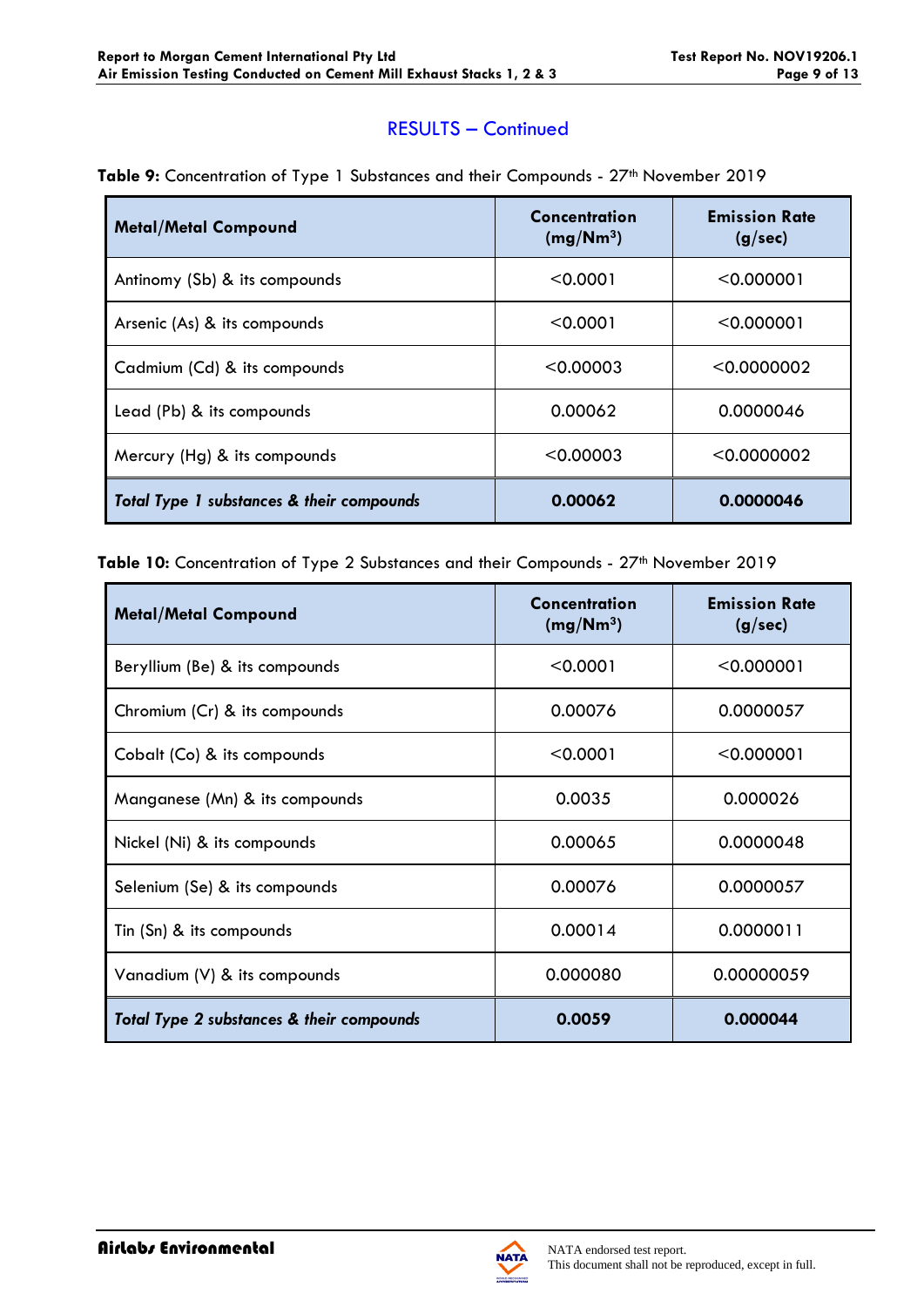## RESULTS Continued

| Company                  | Morgan Cement International Pty Ltd         |
|--------------------------|---------------------------------------------|
| <b>Site</b>              | Foreshore Rd, Port Kembla                   |
| <b>Date of Test</b>      | 26 <sup>th</sup> November 2019              |
| <b>Source Tested</b>     | Cement Mill 2 Exhaust Duct - EPA ID No.2    |
| <b>Sampling Period</b>   | $14.24 - 15.24$                             |
| <b>Testing Officers</b>  | I Brash                                     |
| <b>Sampling Position</b> | Two 110 mm flanges in a circular metal duct |

|  |  |  |  |  | Table 11: Sampling Conditions for the Cement Mill 2 Exhaust Duct on 26 <sup>th</sup> November 2019 |  |
|--|--|--|--|--|----------------------------------------------------------------------------------------------------|--|
|  |  |  |  |  |                                                                                                    |  |

| <b>Sampling Conditions</b>                                |                      |  |  |  |
|-----------------------------------------------------------|----------------------|--|--|--|
| Duct dimensions at sampling plane (m)                     | 0.850                |  |  |  |
| Average gas temperature (K)                               | 351 (78 $\degree$ C) |  |  |  |
| Average gas velocity $(m/s)$                              | 13.7                 |  |  |  |
| Actual gas flow rate $(Am^3/sec)$                         | 7.75                 |  |  |  |
| Average moisture content $(\%v/v)$                        | 0.51                 |  |  |  |
| Barometric pressure (mB)                                  | 994.8                |  |  |  |
| Static pressure (mB)                                      | - 16.2               |  |  |  |
| Stack pressure (mB)                                       | 978.6                |  |  |  |
| Average gas flow rate at STP, dry ( $m^3$ /sec)           | 6.00                 |  |  |  |
| Average oxygen concentration $(\%v/v)$                    | 20.9                 |  |  |  |
| Average carbon dioxide concentration ( $\frac{9}{9}$ v/v) | 0.10                 |  |  |  |
| Dry gas density of stack gas ( $\text{kg}/\text{m}^3$ )   | 1.287                |  |  |  |
| Dry molecular weight of stack gas $(g/g$ mole)            | 28.85                |  |  |  |
| Wet molecular weight of stack gas $(g/g$ mole)            | 28.80                |  |  |  |

Table 12: Test Results for the Cement Mill 2 Exhaust Duct on 26<sup>th</sup> November 2019

| I Parameter                        | <b>Concentration</b><br>(mg/m <sup>3</sup> ) | <b>NSWEPA Limit</b><br>(mg/m <sup>3</sup> ) | <b>Emission Rate</b><br>(g/sec) |
|------------------------------------|----------------------------------------------|---------------------------------------------|---------------------------------|
| Total solid particles (TSP)        |                                              | 20                                          | 0.010                           |
| Type 1 & 2 substances <sup>b</sup> | 0.0051                                       | 1.0                                         | 0.000031                        |

**b** Type 1 & 2 substances include As, Be, Cd, Cr, Co, Hg, Mn, Ni, Pb, Sb, Se, Sn, V & their compounds (refer to Table 13 & 14).

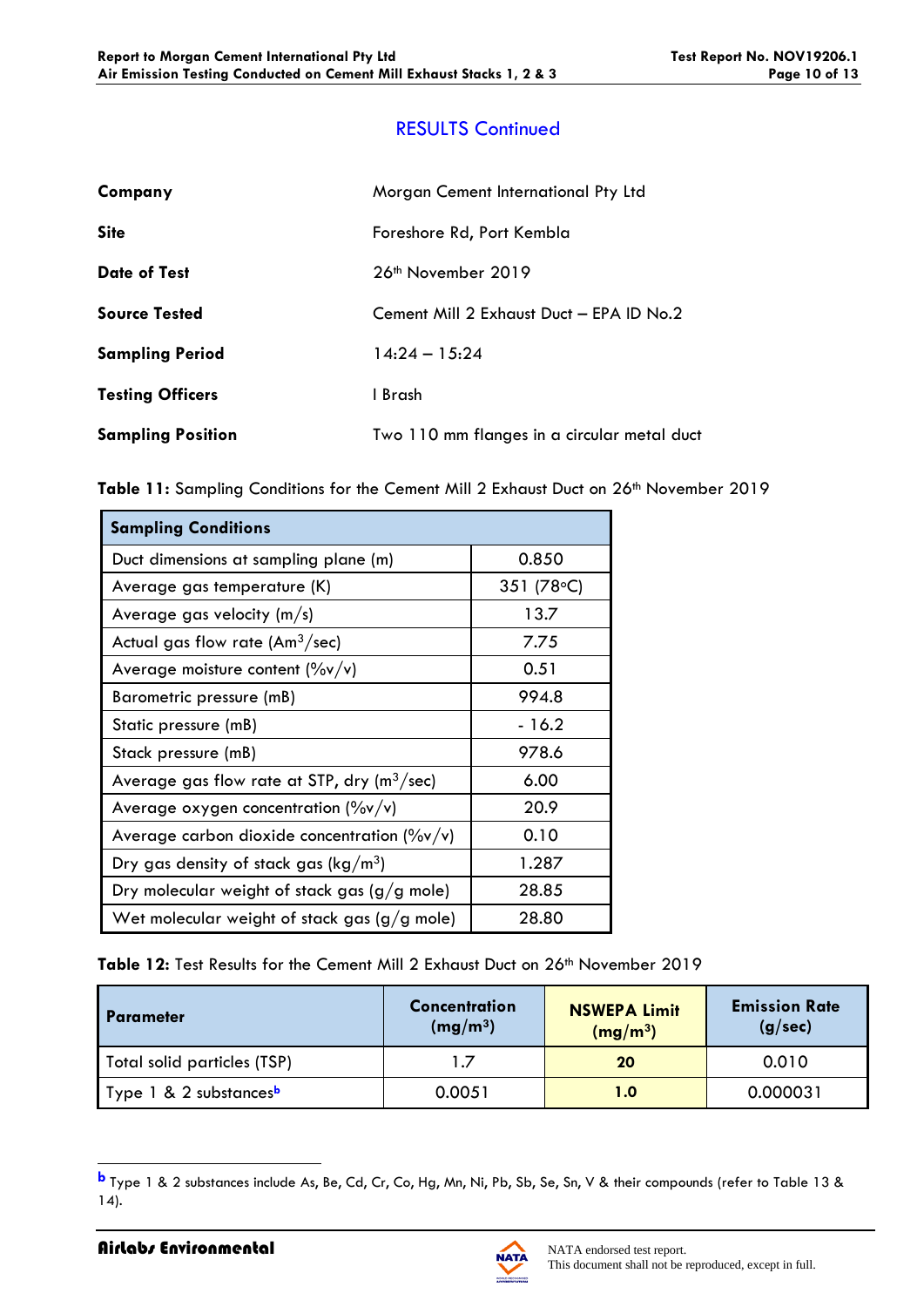#### RESULTS – Continued

| <b>Metal/Metal Compound</b>               | Concentration<br>(mg/Nm <sup>3</sup> ) | <b>Emission Rate</b><br>(g/sec) |
|-------------------------------------------|----------------------------------------|---------------------------------|
| Antinomy (Sb) & its compounds             | < 0.0001                               | < 0.0000006                     |
| Arsenic (As) & its compounds              | 0.000077                               | 0.00000046                      |
| Cadmium (Cd) & its compounds              | 0.000011                               | 0.00000063                      |
| Lead (Pb) & its compounds                 | 0.00050                                | 0.0000030                       |
| Mercury (Hg) & its compounds              | < 0.00002                              | < 0.0000001                     |
| Total Type 1 substances & their compounds | 0.00059                                | 0.0000035                       |

Table 13: Concentration of Type 1 Substances and their Compounds - 26<sup>th</sup> November 2019

Table 14: Concentration of Type 2 Substances and their Compounds - 26<sup>th</sup> November 2019

| <b>Metal/Metal Compound</b>               | <b>Concentration</b><br>(mg/Nm <sup>3</sup> ) | <b>Emission Rate</b><br>(g/sec) |
|-------------------------------------------|-----------------------------------------------|---------------------------------|
| Beryllium (Be) & its compounds            | < 0.0001                                      | < 0.0000006                     |
| Chromium (Cr) & its compounds             | 0.00050                                       | 0.0000030                       |
| Cobalt (Co) & its compounds               | < 0.0001                                      | < 0.0000006                     |
| Manganese (Mn) & its compounds            | 0.0025                                        | 0.000015                        |
| Nickel (Ni) & its compounds               | 0.00056                                       | 0.0000033                       |
| Selenium (Se) & its compounds             | 0.00093                                       | 0.0000056                       |
| Tin (Sn) & its compounds                  | < 0.0001                                      | < 0.0000006                     |
| Vanadium (V) & its compounds              | < 0.0001                                      | < 0.0000006                     |
| Total Type 2 substances & their compounds | 0.0045                                        | 0.000027                        |

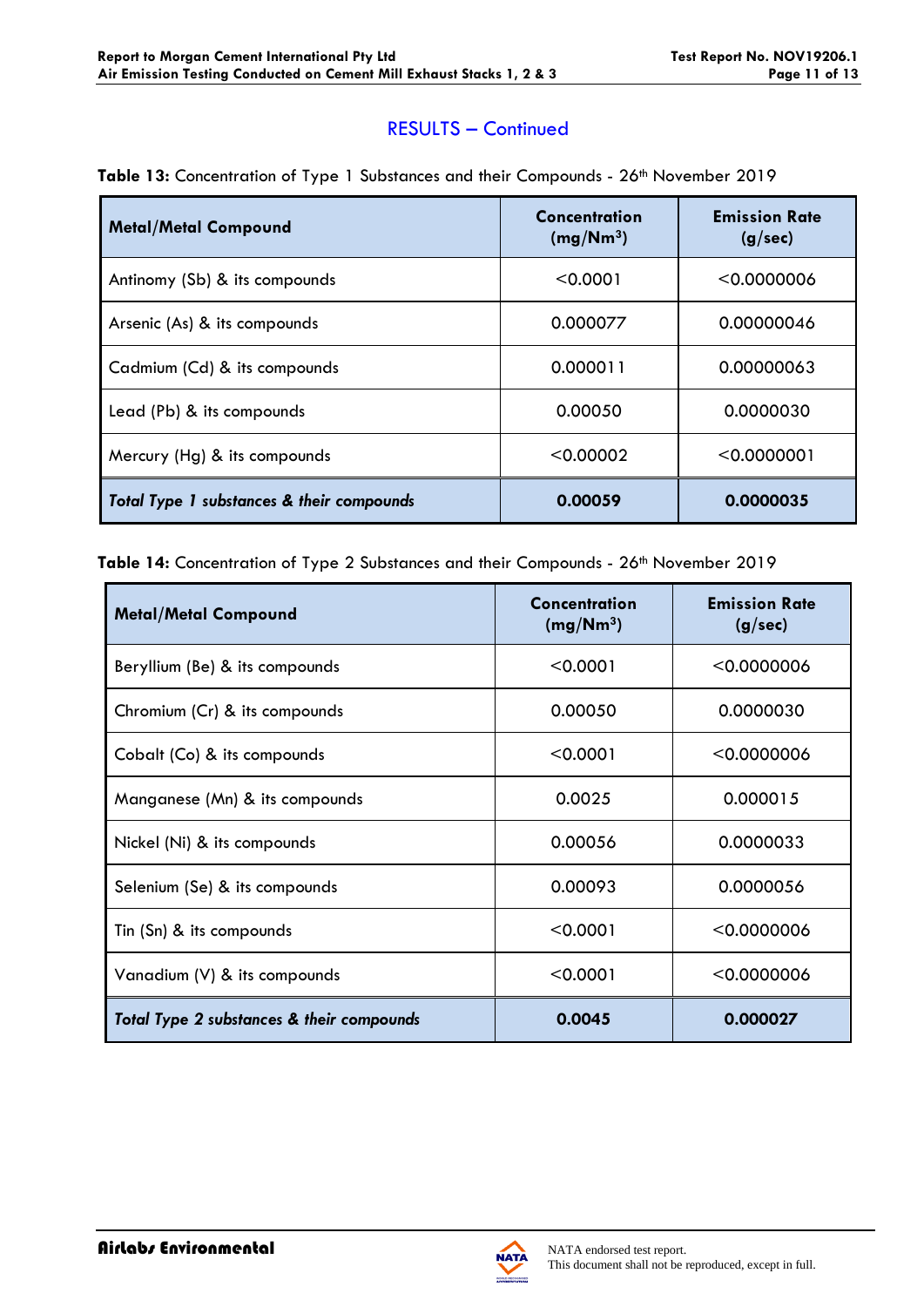## RESULTS Continued

| Company                  | Morgan Cement International Pty Ltd          |
|--------------------------|----------------------------------------------|
| <b>Site</b>              | Foreshore Rd, Port Kembla                    |
| <b>Date of Test</b>      | 26 <sup>th</sup> November 2019               |
| <b>Source Tested</b>     | Cement Mill 3 Exhaust Duct - EPA ID No.3     |
| <b>Sampling Period</b>   | $10:56 - 11:56$                              |
| <b>Testing Officers</b>  | 1 Brash                                      |
| <b>Sampling Position</b> | Three 4" sockets in a rectangular metal duct |

| <b>Sampling Conditions</b>                              |                      |
|---------------------------------------------------------|----------------------|
| Duct dimensions at sampling plane (m)                   | 1.77 x 0.800         |
| Average stack gas temperature (K)                       | 354 (81 $\degree$ C) |
| Average gas velocity $(m/s)$                            | 21.6                 |
| Actual gas flow rate (Am $3$ /sec)                      | 30.6                 |
| Average moisture content $(\%v/v)$                      | 1.04                 |
| Barometric pressure (mB)                                | 1000.0               |
| Static pressure (mB)                                    | 1.8                  |
| Stack pressure (mB)                                     | 1001.8               |
| Average gas flow rate at STP, dry ( $m^3$ /sec)         | 23.3                 |
| Average oxygen concentration $(\%v/v)$                  | 20.9                 |
| Average carbon dioxide concentration $(\frac{9}{9}v/v)$ | 0.10                 |
| Dry gas density of stack gas ( $kg/m3$ )                | 1.287                |
| Dry molecular weight of stack gas $(g/g$ mole)          | 28.85                |
| Wet molecular weight of stack gas $(g/g$ mole)          | 28.74                |

Table 16: Test Results for the Cement Mill 3 Exhaust Duct on 26<sup>th</sup> November 2019

| <b>Parameter</b>            | <b>Concentration</b><br>(mg/m <sup>3</sup> ) | <b>NSWEPA Limit</b><br>(mg/m <sup>3</sup> ) | <b>Emission Rate</b><br>(g/sec) |
|-----------------------------|----------------------------------------------|---------------------------------------------|---------------------------------|
| Total solid particles (TSP) | $\cdot$ 4                                    | 20                                          | 0.033                           |
| Type 1 & 2 substancesc      | 0.0043                                       | 1.0                                         | 0.00010                         |

**c** Type 1 & 2 substances include As, Be, Cd, Cr, Co, Hg, Mn, Ni, Pb, Sb, Se, Sn, V & their compounds (refer to Table 17 & 18).